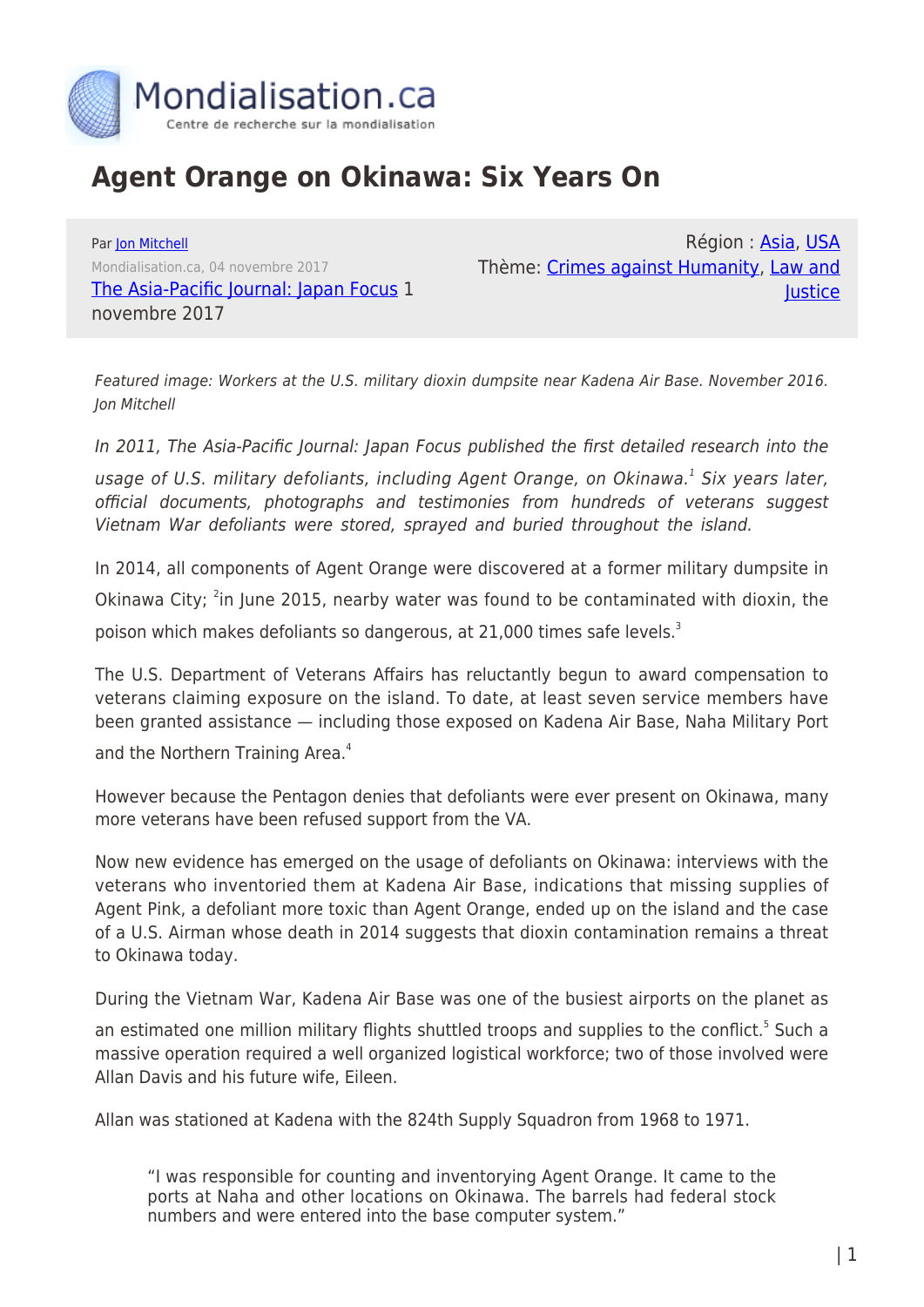Eileen, a USAF computer specialist, worked at Kadena Air Base between 1969 and 1971; her duties involved making records of all assets on the installation, including Agent Orange.

"Agent Orange was sprayed as a weed killer for vegetation control around the perimeter of the military base and I was subject to herbicide exposure."

Today both husband and wife are sick with illnesses they believe were caused by Agent Orange; Eileen suffered a miscarriage, their surviving son was born with a birth defect and she required a hysterectomy at the age of 25.

Corroborating the Davis's assertions that Agent Orange was present at Kadena is a 1971 U.S. Army report produced by Fort Detrick, the center for the Pentagon's bio-chemical weapons research. Titled "Historical, logistical, political and technical aspects of the herbicide/defoliant program," the document details the military's herbicide campaign

against Vietnam and it cites a stockpile of herbicides at Kadena Air Base.<sup>6</sup>



Kadena Air Base has a history of contamination stretching back decades. Jon Mitchell.

Other veterans were exposed there, too.

According to VA records, a U.S. Marine truck driver who transported barrels of Agent Orange from Okinawa's ports for storage at Kadena Air Base between 1967 and '68, developed prostate cancer as a result of his exposure. The VA awarded him compensation in 2013.

However, the Davis's are facing an uphill struggle to receive similar assistance because, according to VA regulations, prior decisions do not set a precedent for other cases.

So just how many veterans have claimed they are sick from Agent Orange exposure on Okinawa?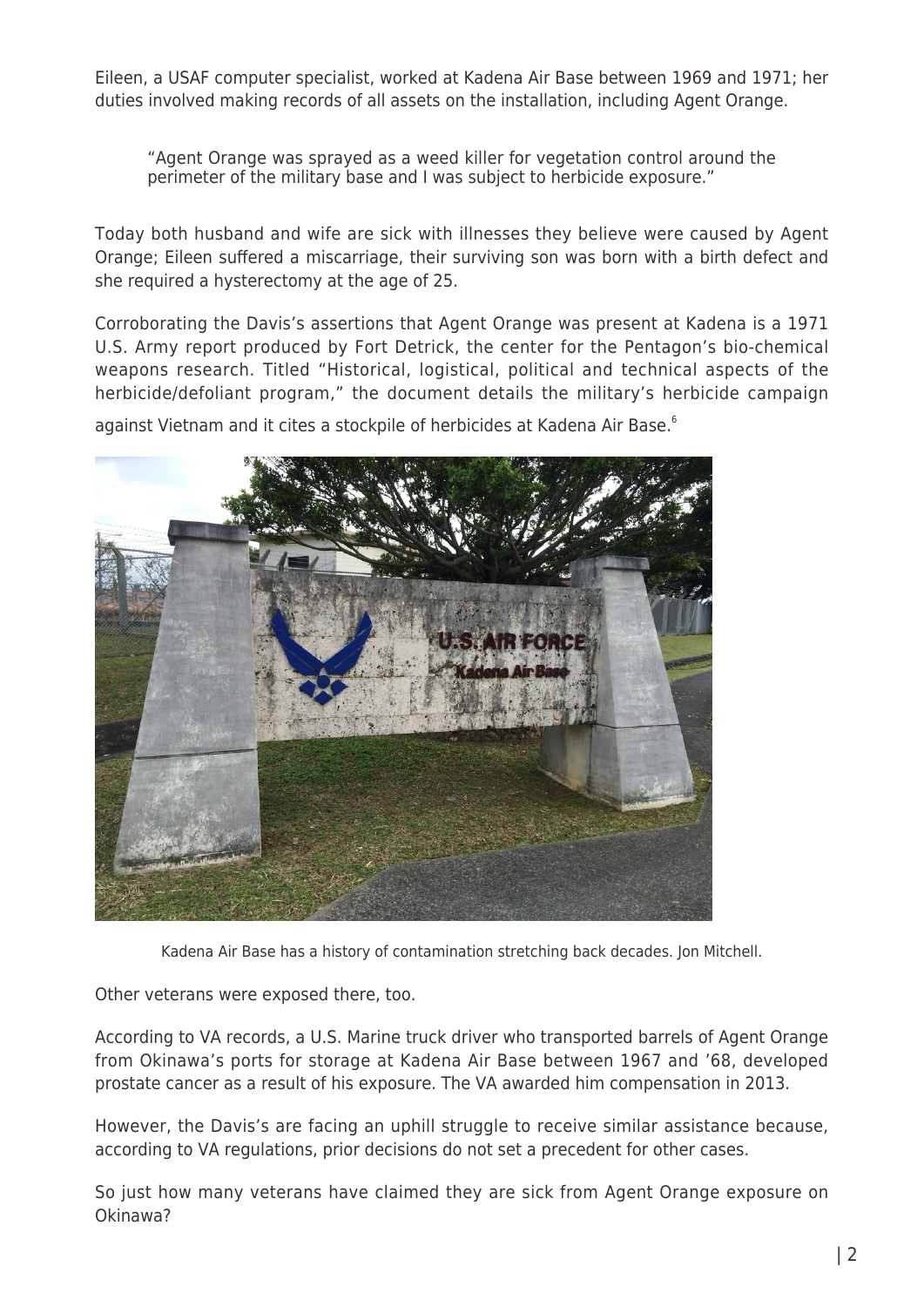The VA says it doesn't keep records.

In response to a request under the U.S. Freedom of Information Act, in May 2015 Bertha Brown, Compensation Service FOIA officer, stated that the Veterans Benefits Administration "does not track claims for Agent Orange (AO) exposure based on Okinawa service."

But the Board of Veterans Appeals maintains a publicly-accessible database of rulings. Detailed searches reveal that at least 250 service members have filed plausible claims for compensation for exposure to Agent Orange on Okinawa.

However, these 250 are merely the tip of the iceberg. The database only lists cases which the VA initially rejected, then the veteran chose to appeal and a ruling was issued. Unknown is the number of veterans who applied for help in the first place, those who were immediately awarded benefits, those who chose not to appeal their denials or those who died before they could do so. Some claims can take up to a decade for a verdict to be reached. This has given rise to a saying among veterans:

"The VA will delay and deny until all of us die."

In some of the cases where Okinawa veterans have won their claims, the deciding factor has been testimonies — or "buddy statements" — from fellow service members. To collate such accounts and assist those exposed, the author has begun to collate such statements on his homepage .

Name: John Ponticelli (captjack6@att.net)

I was Tdy in Okinawa Kadena AFB 3 times: 1967-68-69. My job as an ACFT mech, entailed many duties: field maintenance, flight mech, tire shop mech. On several occasions we were ordered to spray a herbicide (defoliant) on the cracks of the flight line, fence lines and hangars without protective gear. Within a day of the spraying the weeds were dead. I was told it was agent orange. As of now I am a borderline diabetic, have heart disease. quadruple bypass and a mitro valve replacement. In addition to the spraying I was continually exposed to several now considered toxic and hazardous chemicals which left me with no or very little sensation in my fingers and my finger nails turned white. Some were Mek, jp4, hydraulic oil, acft cleaning solvents. When I applied to the VA I was told there was never any agent orange used in Okinawa. I need other vets who can verify that they sprayed defoliants also.

New information suggests that Agent Orange was not the only – or the worst – defoliant sprayed on Okinawa.

During the Vietnam War, the U.S. military used at least 12 different types of herbicides in southeast Asia to kill crops and destroy jungle where enemies could hide. Many of these defoliants were stored in barrels painted with colored stripes which identified their formulae and lent them their nicknames; for example Agent Orange, the most commonly-used defoliant.

Another of these defoliants was Agent Pink. In 2003, the scientific journal, Nature, estimated Agent Pink contained dioxin at an average of 65.5 parts per million – a concentration of up

to 22 times higher than Agent Orange.<sup>7</sup> Researchers also revealed the Pentagon had ordered at least 464,000 liters of Agent Pink but the USAF only had records for spraying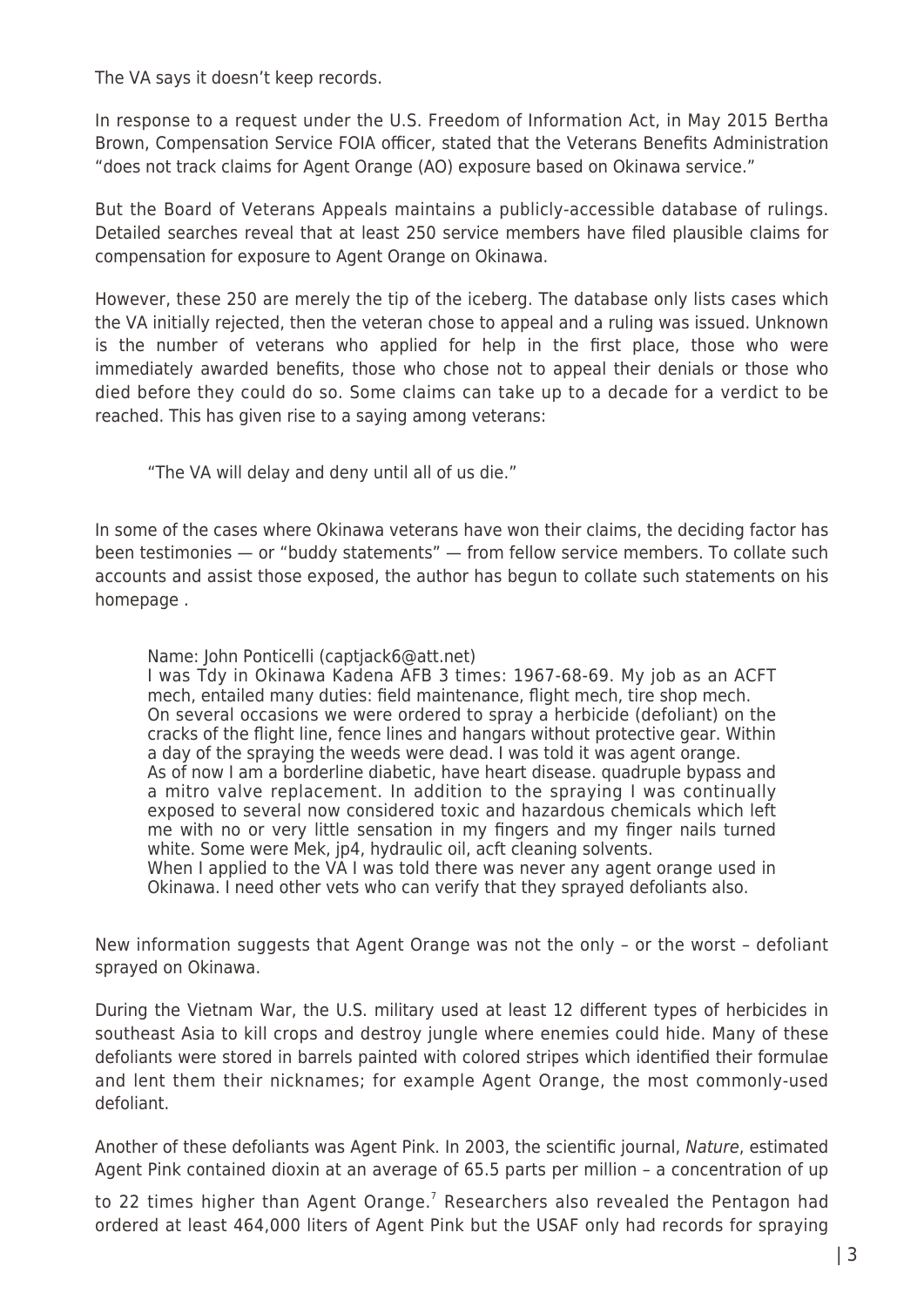50,000 liters; the remainder was missing.

Now it appears that some of that Agent Pink found its way to Okinawa.

Between 1975 and 1976, U.S. Marine Daniel Glanz was stationed on Camp Foster. During this time, he witnessed Marines and Okinawan base workers spraying herbicides around the barracks.

Glanz also saw the barrel from which they filled their equipment.

"None of us ever exchanged dialogue concerning the presence of the barrel, but the pink band around its middle stood out like a neon sign. We understood its purpose but gave little thought as to its potential harm to us."

Glanz only realized the significance of what he had seen many years later when he heard about Caethe Goetz.

Goetz, whose account was reported by The Japan Times in August 2011, was a Marine

stationed at Camp Foster at the same time as Glanz.<sup>8</sup> Sprayed with herbicides while walking on the base, she developed multiple myeloma which her doctors believed was a result of dioxin poisoning. Her children and grandchildren also developed illnesses associated with chemical exposure.

As with so many other veterans, Goetz's claims were denied by the U.S. government. She continued to campaign for the military to come clean about its usage of defoliants on Okinawa until her death in November 2012.

Throughout the mid-1970s, Okinawa was inundated with surplus supplies from the war in Vietnam including herbicides, pesticides and solvents. According to documents released in 2015 under FOIA, careless storage of these chemicals at Machinato Service Area (today named USMC Camp Kinser) caused a series of fish kills and widespread contamination from

dioxin, the toxic pesticide DDT and carcinogenic PCBs.<sup>9</sup>



The author at Yomitan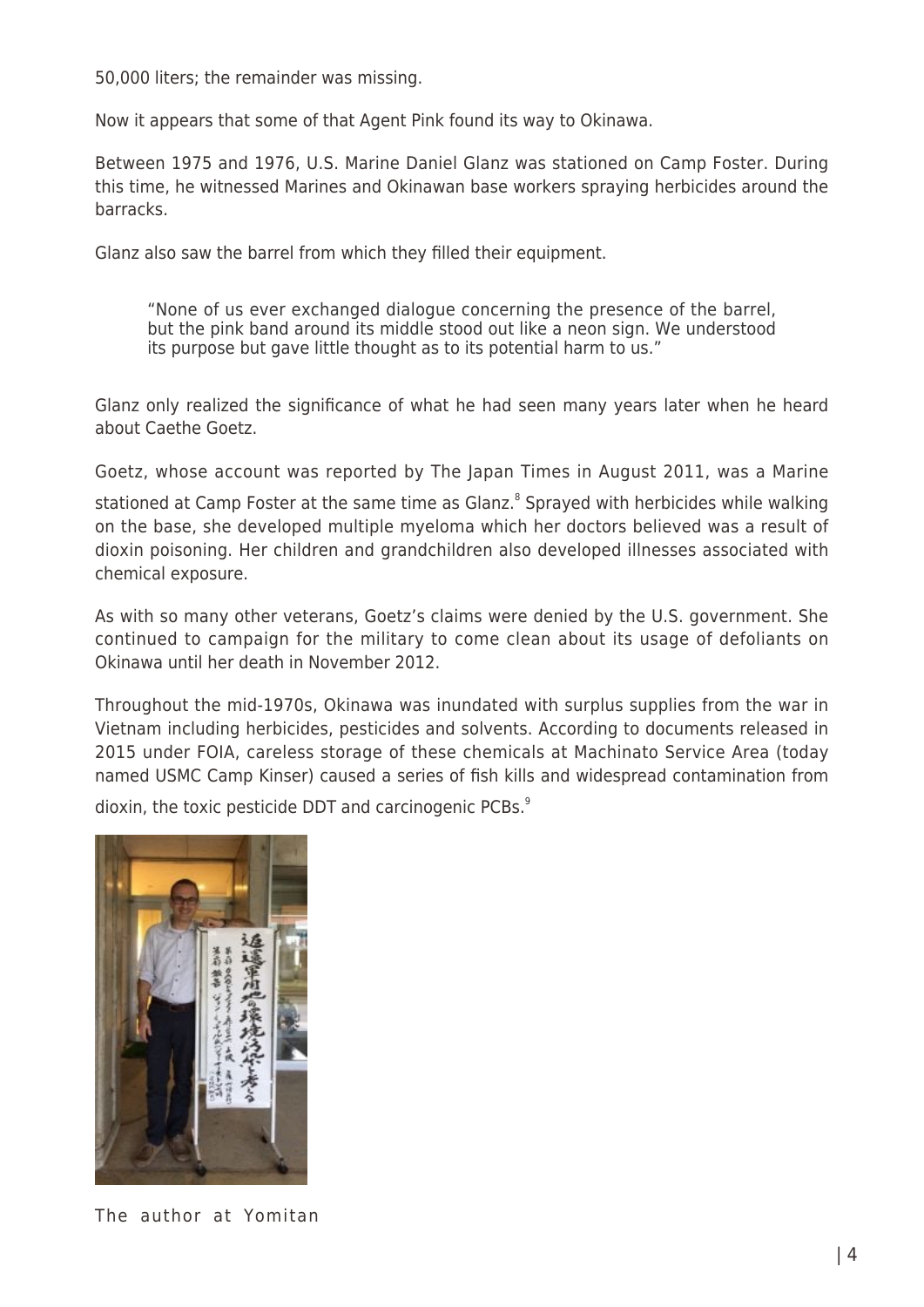Village Hall where he lectured on military contamination. November 2016.

In recent years, wildlife trapped near Camp Kinser showed high levels of PCBs and DDT, suggesting that the base is still contaminated today.<sup>10</sup>

An 8,700-page cache of military reports also obtained under FOIA reveals extensive ongoing

contamination on Kadena Air Base, too. $11$  The documents show pollution from substances including PCBs, dioxin, PFOS, asbestos and lead.

Alarmingly obvious in these Kadena Air Base reports is the negligence with which the military acted on the installation throughout much of the twentieth century. No records had been kept for the disposal of toxic PCBs – and possibly other hazardous substances – in the 1960s and '70s. Moreover checks of on-base drinking water supplies were only conducted from one tap once a year until at least 1999.

Lax safety standards at Kadena Air Base might now be returning to haunt the 20,000 USAF members and their families living and working on the installation.

"John loved the Air Force. He was a true hero and a patriot who gave his life for his country. But he has received no recognition for his sacrifice because the military won't acknowledge the cause of his disease."

Jennifer Agger's husband, John, spent a total of six years on Kadena Air Base, with his final tour ending in 2006.

In 2014, at the age of 36, he died of pancreatic cancer.

Since the disease was so unusual for a man of his age, post-mortem tests were ordered. They revealed levels of dioxin in his tissue so high, his doctor noted, that "if found in a food, would be 2-3 times above the acceptable safety limited for consumption."

The same doctor surmised:

"the evidence seems to me very strongly suggestive of a link between John's pancreatic cancer and his exposure to dioxins."

Determined to alert current service members stationed at Kadena Air Base of the risks, Jennifer took the post-mortem results to her congress member who contacted the USAF.

"I received essentially a canned statement from the USAF. Even after reiterating my concerns, I received a second letter that was word for word the same."

Such opacity seems sadly all too common.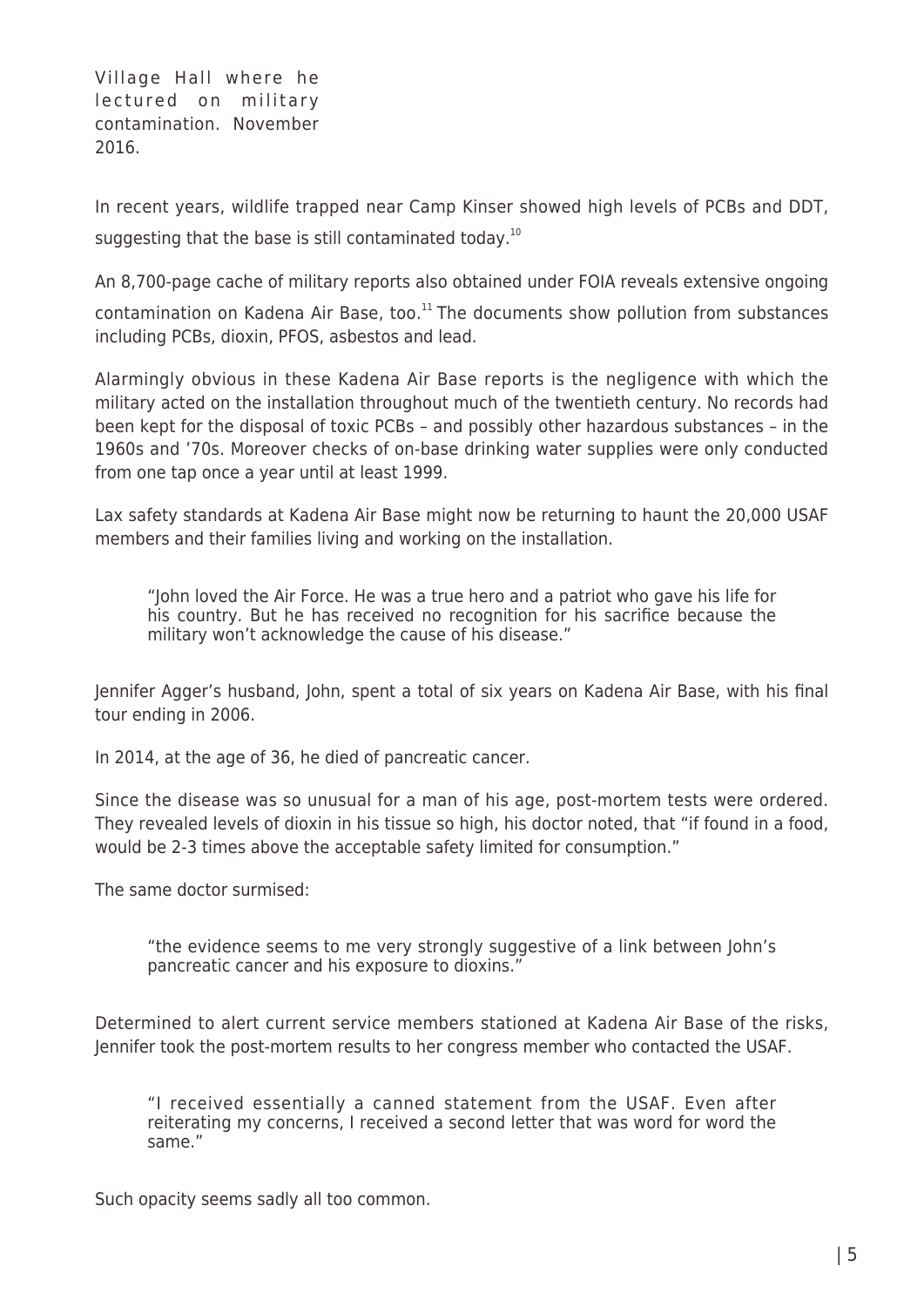Among the veterans I've interviewed during the past five years, three of them – including Goetz – have died waiting for the military to respond to their concerns or those of their families. Scott Parton, the shirtless Marine pictured in the now well-known photograph of a barrel of Agent Orange at Camp Schwab, died in April 2013. Gerald Mohler, a Marine exposed to herbicides near Camp Courtney, died in September 2013.

US veterans were not the only ones exposed. It seems that Okinawan residents were also exposed.

In July 1968, 230 Okinawan children swimming at a beach in Gushikawa (today Uruma City) suffered chemical burns to their bodies. According to a U.S. soldier and Okinawan base employee, the shoreline had recently been sprayed with large volumes of Agent Orange to

clear vegetation. Dozens of deformed frogs had also been discovered in the vicinity.<sup>12</sup>

At Camp Schwab, high rates of cancers among employees have been attributed to the defoliants they were ordered to spray in the 1960s and '70s.

Given the persistence of dioxin below ground, it is unsurprising that the number of former military sites where it has been detected is rising. The soccer pitch in Okinawa City where 108 barrels were found. A residential area in Chatan. An old airfield in Yomitan. A shuttered military housing area at Nishi Futenma.

Because SOFA does not allow checks within bases, nobody knows the extent of dioxin contamination on currently-operational U.S. installations. Likewise the Okinawa prefectural authorities and Japanese government have never conducted any epidemiological surveys of local residents or former military employees.

Masami Kawamura, director of the Informed-Public Project, an Okinawa-based organization working on environmental issues, blames this on apathy at both the prefectural and national  $level.<sup>13</sup>$ 

In 2012, prefecture officials indicated they'd consider running health checks if firm evidence of contamination was ever found, she explains.

"But even after high levels of dioxin were discovered in Okinawa City, they did nothing. It is as if they don't want to create extra work for themselves."

"Also Okinawa Defense Bureau tries to downplay the severity of contamination. They take the side of the U.S. government over the side of Okinawan residents. That's why they hire scientific experts chosen to deny the presence of defoliants."

This is a revised and expanded version of an article which appeared in The Japan Times on April 27, 2016.

[Jon Mitchell](http://www.jonmitchellinjapan.com/) is a British Journalist and correspondent for Okinawa Times. He was awarded the Foreign Correspondents' Club of Japan Freedom of the Press Award for Lifetime Achievement for his reporting about human rights issues – including military contamination – on Okinawa.

**Notes**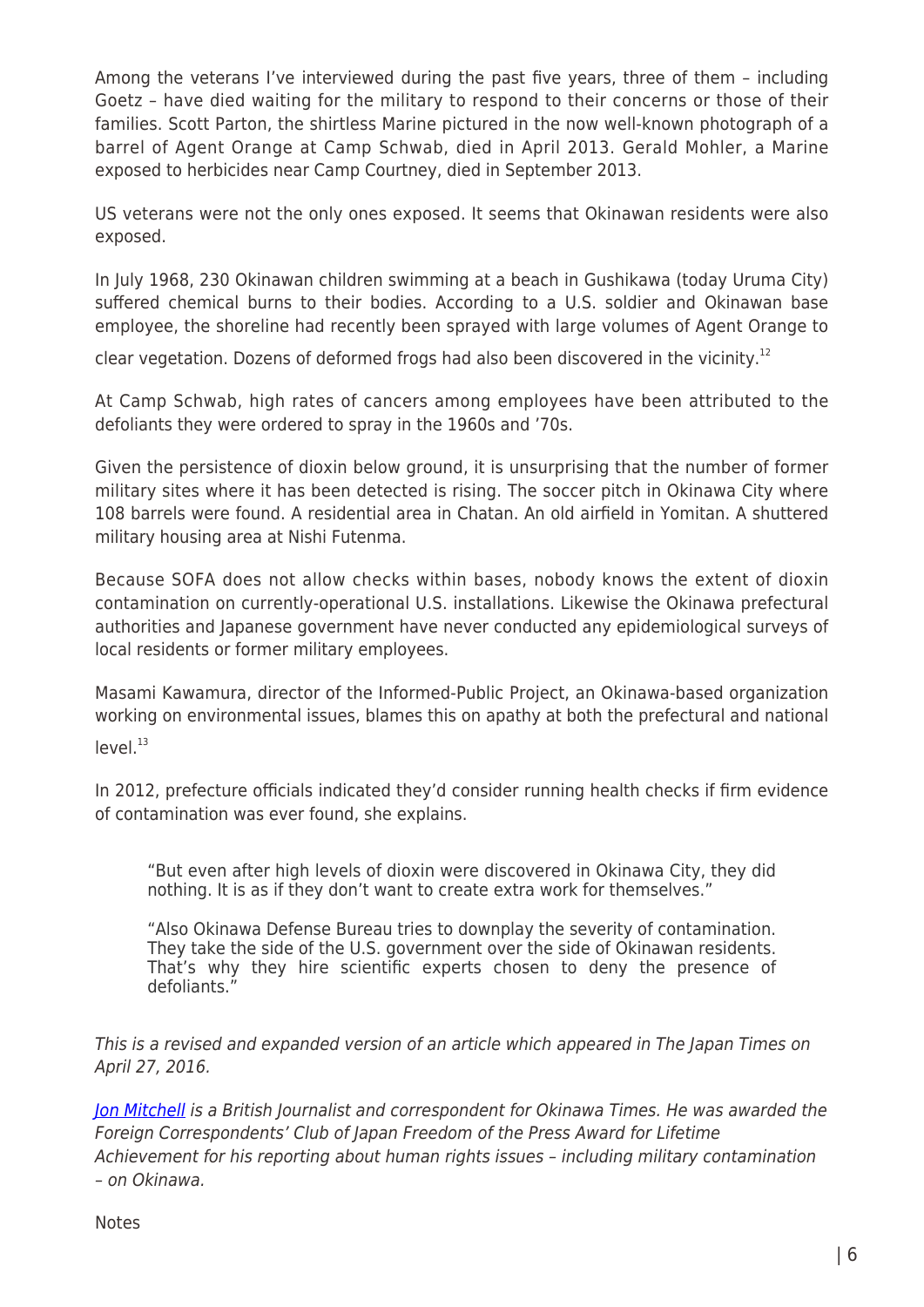<sup>1</sup>Jon Mitchell, "<mark>US Military Defoliants on Okinawa: Agent Orange</mark>," The Asia-Pacific Journal Vol 9, Issue 37 No 5, September 12, 2011.

<sup>2</sup>Jon Mitchell, « <u>Okinawa Dumpsite Offers Proof of Agent Orange: Experts Say</u>, » The Asia-Pacific Journal, Issue 38, No. 1, September 23, 2013.

<sup>3</sup>For example, see this Ryukyu Shimpo article – "<u>Dioxin 21,000 times regular levels in Okinawa City</u> [barrel"](http://ryukyushimpo.jp/news/storyid-245003-storytopic-1.html) – June 30, 2015.

4 The author's homepage maintains an updated list of veterans' VA wins, including links to decisions to the Board of Veterans' Appeals, can be found [here.](http://www.jonmitchellinjapan.com/agent-orange-on-okinawa.html)

<sup>5</sup>Jon Mitchell, « <u>Vietnam: Okinawa's Forgotten War</u>« , The Asia-Pacific Journal, Vol. 13, Issue 15, No. 1, April 20, 2015.

<sup>6</sup>Jon Mitchell, « <u>Herbicide Stockpile at Kadena Air Base, Okinawa: 1971 U.S. Army report on Agent</u> [Orange,](http://apjjf.org/2013/11/1/Jon-Mitchell/3883/article.html) » The Asia-Pacific Journal, Vol 11, Issue 1, No. 5, January 14, 2013.

<sup>7</sup>Jeanne Stellmanet al. "[The extent and patterns of usage of Agent Orange and other herbicides in](http://stellman.com/jms/Stellman1537.pdf) [Vietnam,](http://stellman.com/jms/Stellman1537.pdf)" Nature. Vol 422, 681.

<sup>8</sup>Jon Mitchell, "<u>Okinawa vet blames cancer on defoliant</u>," The Japan Times, August 24, 2011.

<sup>9</sup>Jon Mitchell, « [FOIA Documents Reveal Agent Orange Dioxin, Toxic Dumps, Fish Kills on Okinawa Base.](http://apjjf.org/-Jon-Mitchell/4384) [Two Veterans Win Compensation, Many More Denied«](http://apjjf.org/-Jon-Mitchell/4384) , The Asia-Pacific Journal, Vol. 13, Issue 40, No. 1, October 5, 2015.

<sup>10</sup>For example, see "[Mongooses near U.S. bases have high PCB levels,](http://www.japantimes.co.jp/news/2013/08/19/national/mongooses-near-u-s-bases-have-high-pcb-levels/#.UobNJSj8820)" Kyodo, August 19, 2013.

<sup>11</sup>Jon Mitchell, "[Contamination at Largest US Air Force Base in Asia: Kadena, Okinawa](http://apjjf.org/2016/09/Mitchell.html)", The Asia-Pacific Journal, Vol. 14, Issue 9, No. 1, May 1 2016.

 $12$ Jon Mitchell, Tsuiseki: Okinawa no Karehazai (Tokyo, Japan: Koubunken, 2014).

<sup>13</sup>See also, Jon Mitchell, ["Informed-Public Project seeks environmental justice on Okinawa,](https://www.japantimes.co.jp/news/2016/11/19/national/informed-public-project-seeks-environmental-justice-okinawa/)" The Japan Times, November 19, 2016.

La source originale de cet article est [The Asia-Pacific Journal: Japan Focus](http://apjjf.org/2017/21/Mitchell.html) Copyright © [Jon Mitchell,](https://www.mondialisation.ca/author/jon-mitchell) [The Asia-Pacific Journal: Japan Focus](http://apjjf.org/2017/21/Mitchell.html), 2017

Articles Par : [Jon Mitchell](https://www.mondialisation.ca/author/jon-mitchell)